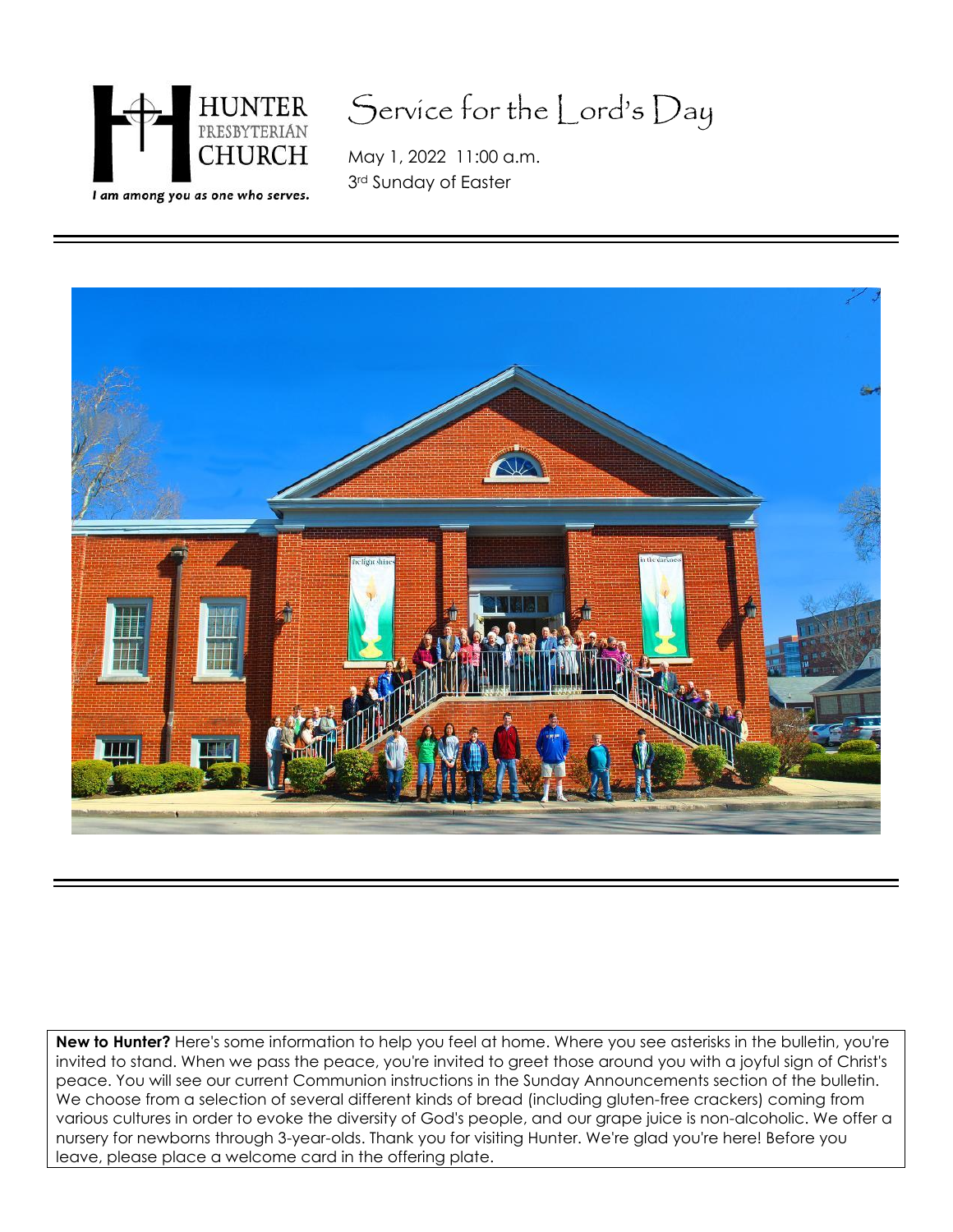## GATHERING AROUND THE WORD

Prelude "All for Jesus" arr. Malcolm Archer

Welcome & Announcements

\*Call to Worship

Come now Lord among us. **Fill our lives with Your Presence.** Kindle now in us Your Love and Peace. **As we draw near to worship You.**

\*Hymn 451 "Open My Eyes, That I May See" OPEN MY EYES

Prayer of Confession

**Lord, in the hustle and bustle of this life, we know we neglect You. In the pressing matters all around us we lose sight of Your Presence, Your purpose and Your will for us. We too often major in the minors and let the more important work of Your mission and ministry slide. Teach us to pause, reflect and ponder Your Presence so constant around us. Quiet our cluttered minds and lives so we may contemplate the wonder of Your Love and Grace. Help us to take time, find time, make time to be wholly in Your Presence for without Your spirit to guide us, we are adrift in the world. Amen**

*(moment for silent reflection)*

Assurance of Grace

Hymn #583 "Glory to God" GLORIA (sing thru 2x, once in English, once in Latin)

\*Passing of the Peace

May the peace of our Lord Jesus Christ be with you all. **And also with you.**

HEARING THE WORD

| Prayer for Illumination                                                     |                                  |                                     |
|-----------------------------------------------------------------------------|----------------------------------|-------------------------------------|
| Reading from the Old Testament                                              | Psalm 9:1-3, 9-11                | (O.I., p. 492)                      |
| Reading from the New Testament<br>Holy Wisdom, Holy Word. Thanks be to God. | Luke 24:13-21, 27-31             | (N.T., p. 90)                       |
| Message                                                                     | "He Comes to Us as One Unknown"  | Ray Mendenhall                      |
|                                                                             | RESPONDING TO THE WORD           |                                     |
| Choral Anthem                                                               | "Word of God Come Down On Earth" | LEIBSTER JESU<br>arr. John Ferguson |
| Prayers of the People                                                       |                                  |                                     |
| Presenting Our Tithes & Offerings                                           |                                  |                                     |
| Offertory                                                                   | "His Eye Is On the Sparrow"      | Charles Gabriel                     |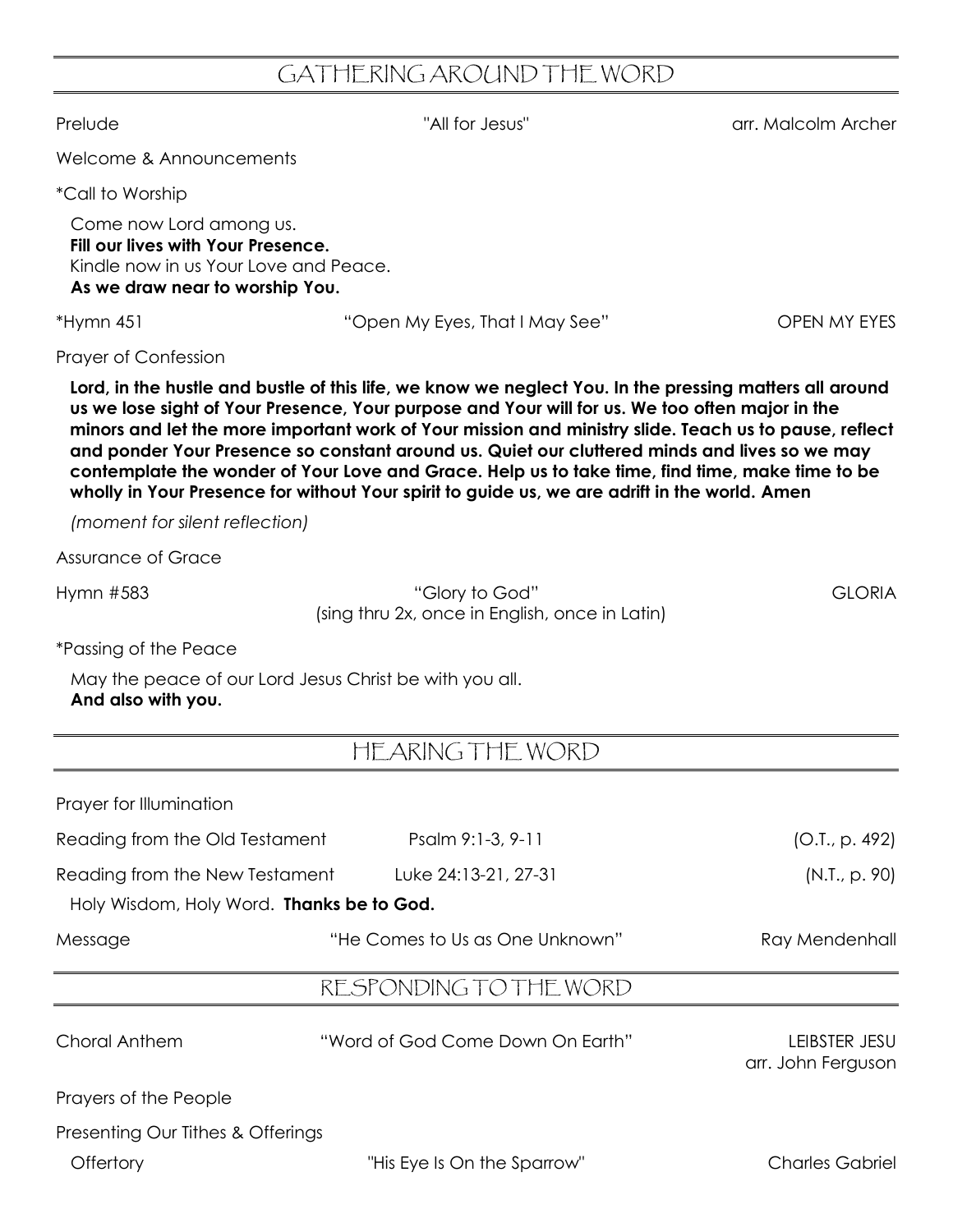| Prayer of Thanksgiving & Dedication                                                                                                                                                       |                                                                                                                                                                                                                        |                        |
|-------------------------------------------------------------------------------------------------------------------------------------------------------------------------------------------|------------------------------------------------------------------------------------------------------------------------------------------------------------------------------------------------------------------------|------------------------|
| The Lord's Supper                                                                                                                                                                         |                                                                                                                                                                                                                        |                        |
| Invitation to the Lord's Table                                                                                                                                                            |                                                                                                                                                                                                                        |                        |
| <b>Great Thanksgiving</b>                                                                                                                                                                 |                                                                                                                                                                                                                        |                        |
| The Lord be with you!<br>And also with you!<br>Lift up your hearts.<br>We lift them to the Lord.<br>Let us give thanks to the Lord our God.<br>It is right to give our thanks and praise. |                                                                                                                                                                                                                        |                        |
| Let us pray                                                                                                                                                                               |                                                                                                                                                                                                                        |                        |
|                                                                                                                                                                                           | therefore we praise you, joining our voices with all creation.                                                                                                                                                         |                        |
| Hymn #552                                                                                                                                                                                 | "Holy, Holy, Holy"                                                                                                                                                                                                     | <b>LAND OF REST</b>    |
| The Prayer continues                                                                                                                                                                      | Holy, holy, holy Lord, God of power and might, heaven and earth are full of your glory.<br>Hosanna in the highest. Blessed is he who comes in the name of the Lord.<br>Hosanna in the highest, hosanna in the highest. |                        |
|                                                                                                                                                                                           | Let us declare the great mystery of our faith:<br>Christ has died. Christ is risen. Christ will come again.                                                                                                            |                        |
| The Prayer continues                                                                                                                                                                      |                                                                                                                                                                                                                        |                        |
| Words of Institution                                                                                                                                                                      |                                                                                                                                                                                                                        |                        |
| Prayer after Communion                                                                                                                                                                    |                                                                                                                                                                                                                        |                        |
| *Hymn 722                                                                                                                                                                                 | "Lord, Speak to Me That I May Speak"                                                                                                                                                                                   | <b>CANONBURY</b>       |
| *Charge & Benediction                                                                                                                                                                     |                                                                                                                                                                                                                        |                        |
| *Hymn 587                                                                                                                                                                                 | "Alleluia!"                                                                                                                                                                                                            | <b>CELTIC ALLELUIA</b> |
| Postlude                                                                                                                                                                                  | Toccata in B minor, from 10 pièces pour orgue                                                                                                                                                                          | Eugène Gigout          |
| Depart in Peace                                                                                                                                                                           |                                                                                                                                                                                                                        |                        |
| *Please stand as you are able.                                                                                                                                                            |                                                                                                                                                                                                                        |                        |

Household Prayer: Almighty God, through your only Son you overcame death and opened to us the gate of everlasting life. Grant that we who celebrate our Lord's resurrection, may, through the renewing power of your Spirit, arise from the death of sin to the life of righteousness; through the same Jesus Christ our Lord, who lives and reigns with you in the unity of the Holy Spirit, one God, now and forever. Amen.